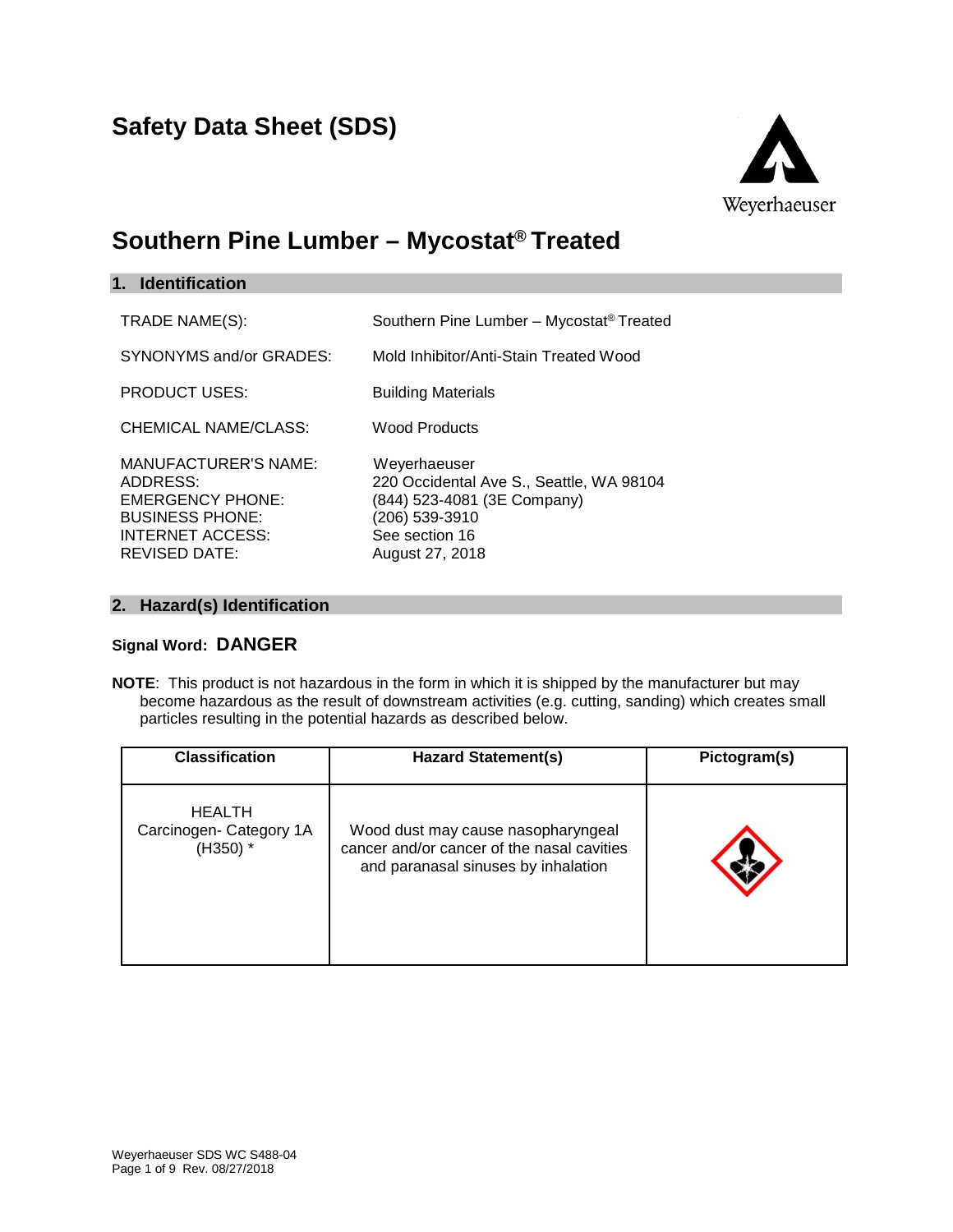## **2. Hazard(s) Identification (cont'd.)**

| <b>Skin Irritation</b><br>Category 2<br>(H315)                                             | Causes skin irritation                                                                                                                           |      |
|--------------------------------------------------------------------------------------------|--------------------------------------------------------------------------------------------------------------------------------------------------|------|
| Specific Target Organ<br><b>Toxicity-Single</b><br>Exposure (STOT)<br>Category 3<br>(H335) | May cause respiratory irritation                                                                                                                 |      |
| Eye Irritation<br>Category 2B<br>(H320)                                                    | Causes eye irritation                                                                                                                            | None |
| <b>Combustible Dust</b><br>(OSHA Defined Hazard)                                           | If converted to small particles during further<br>processing, handling, or by other means,<br>may form combustible dust concentrations<br>in air | None |

**\***Hazard codes (GHS)

| HMIS Rating (Scale 0-4): | Health = $2^*$ | Fire = $1$ | Physical Hazard = $0$   |  |
|--------------------------|----------------|------------|-------------------------|--|
| NFPA Rating (Scale 0-4): | Health =       | Fire = $1$ | <b>Reactivity</b> = $0$ |  |

#### **Precautionary Statement(s):**

Prevention Statements**:**

P202: Do not handle until all safety precautions have been read and understood.

P210: Keep away from sparks, flame or other heat sources.

P243: Take precautionary measures against static discharge.

P261+284: Avoid breathing dust. In case of inadequate ventilation wear an approved respirator suitable for conditions of use.

P271: Use outdoors or in a well-ventilated area.

P280: Wear appropriate protective equipment for eye and skin exposure.

Response Statements:

P304+P340+P313: If inhaled and breathing becomes difficult, remove person to fresh air and keep comfortable for breathing. If symptoms persist, call a doctor or other qualified medical professional. P333+P313: If skin irritation or rash occurs get medical advice/attention.

P352+P264: If on skin wash with plenty of soap and water.

P362+P364: Take off contaminated clothing and wash before reuse.

P305+P351+P338: If in eyes, rinse cautiously for several minutes. Remove contact lenses if present and easy to do so.

. Disposal:

P501: Dispose of in accordance with federal, state and local regulations. **Ingredients of Unknown Acute Toxicity (>1%):** NAP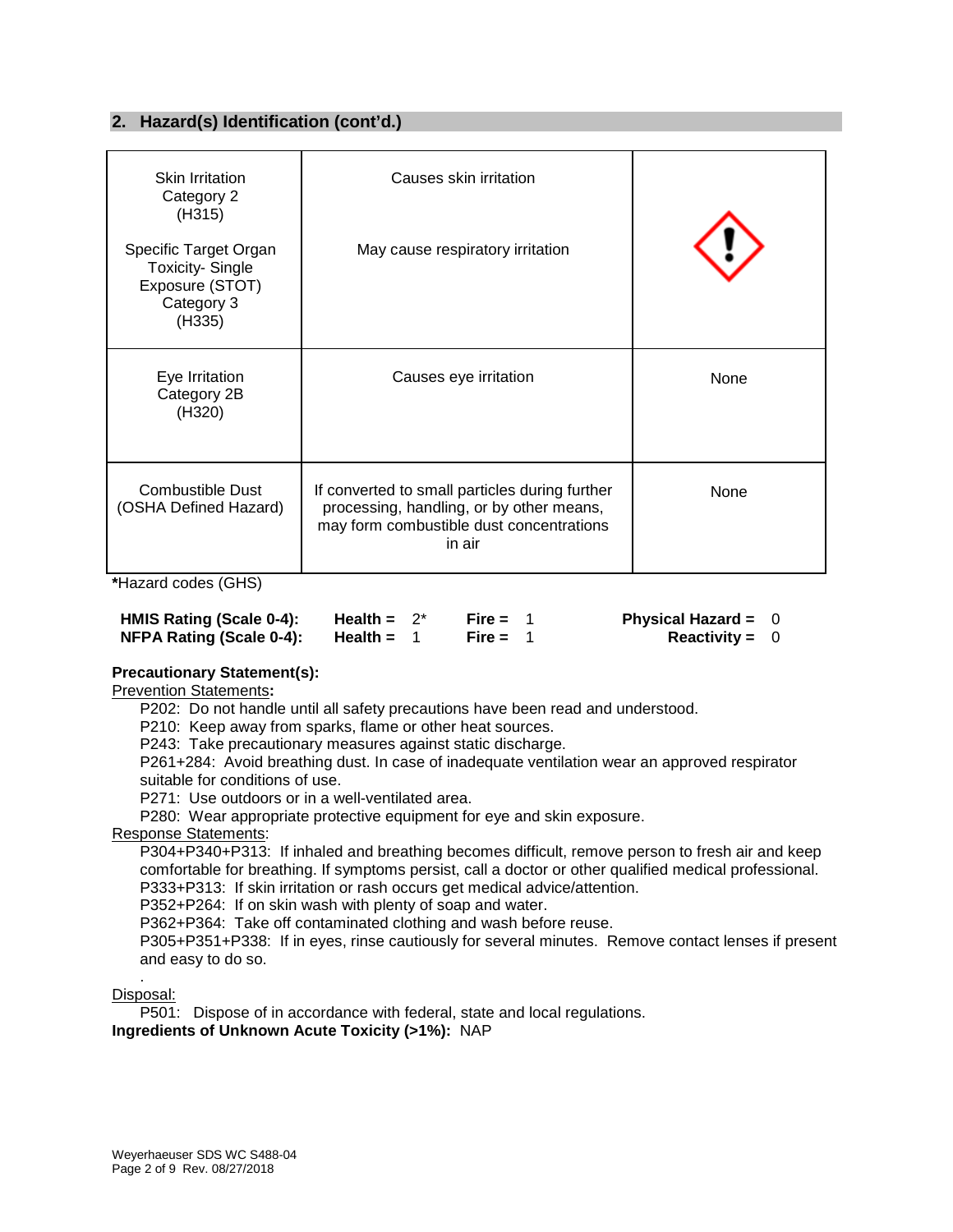#### **3. Composition/Information on Ingredients**

| Ingredient(s)                       | CAS# | Wt. %  |
|-------------------------------------|------|--------|
| Wood (wood dust)*                   | None | 99-100 |
| Mycostat <sup>®</sup> BX2 mixture * |      |        |

\* The Antisapstain Mycostat® BX2 is applied to the surface of this product at a low rate with dry residual concentration of <0.1% (wt. %).

#### **4. First Aid Measures**

- **Inhalation:** Remove to fresh air if respiratory symptoms are experienced. Seek medical help if persistent irritation, severe coughing, breathing difficulty or other serious symptoms occur.
- **Eye Contact:** Treat dust in eye as a foreign object. Flush with water to remove dust particles. Remove contact lenses if present and easy to do so. Avoid touching or rubbing eyes to avoid further irritation or injury. Seek medical help if irritation persists.
- **Skin Contact:** Dry Mycostat® Treated Lumber products are not anticipated to cause chemically related skin irritation due to the wood species and the very low Mycostat® application rate on the surface of the wood. Mechanical irritation may cause irritant contact dermatitis.
- **Skin Absorption:** Not known to be absorbed through the skin.
- **Ingestion:** Not applicable under normal use.

#### **Symptoms or Effects:**

- Acute Symptoms/Effects Dust may cause mechanical irritation of the eyes and respiratory system. Dust can cause physical obstructions in the nasal passages, resulting in dryness of nose, dry cough, and sneezing.
- Delayed Symptoms/Effects Unique delayed effects are not anticipated after exposure. See Section 11 for additional information on chronic effects.

#### **5. Fire-fighting Measures**

**Extinguishing Media and Restrictions:** Water, carbon dioxide and sand.

- **Specific Hazards, Anticipated Combustion Products:** Thermal decomposition (i.e. smoldering, burning) products include carbon monoxide, carbon dioxide, terpenes, and polycyclic aromatic hydrocarbons. Antisapstain surface treatment may release acid gas, nitrogen oxides and chlorine compounds as pyrolysis products.
- **Autoignition Temperature:** Variable [typically 400°-500°F (204°-260°C)]
- **Special Firefighting Equipment/Procedures:** No special equipment anticipated. Beware of potential combustible dust explosion hazard.
- **Unusual Fire and Explosion Hazards:** Depending on moisture content, particle diameter and concentration, wood dust may pose a flash fire or deflagration hazard. If suspended in air in an enclosure or container and ignited, an explosion may occur due to the development of internal pressure causing rupture. An airborne concentration of 40 grams (40,000 mg) of dust per cubic meter of air is often used as the Minimum Explosible Concentration (MEC) for wood dusts. Conduct regular housekeeping inspections and cleaning to prevent excessive dust accumulations. Design and maintain control equipment to minimize fugitive combustible dust emissions. Ensure that ventilation systems are operating properly to capture, transport and contain combustible dust while controlling ignition sources. Reference NFPA 652 "Standard on the Fundamentals of Combustible Dust".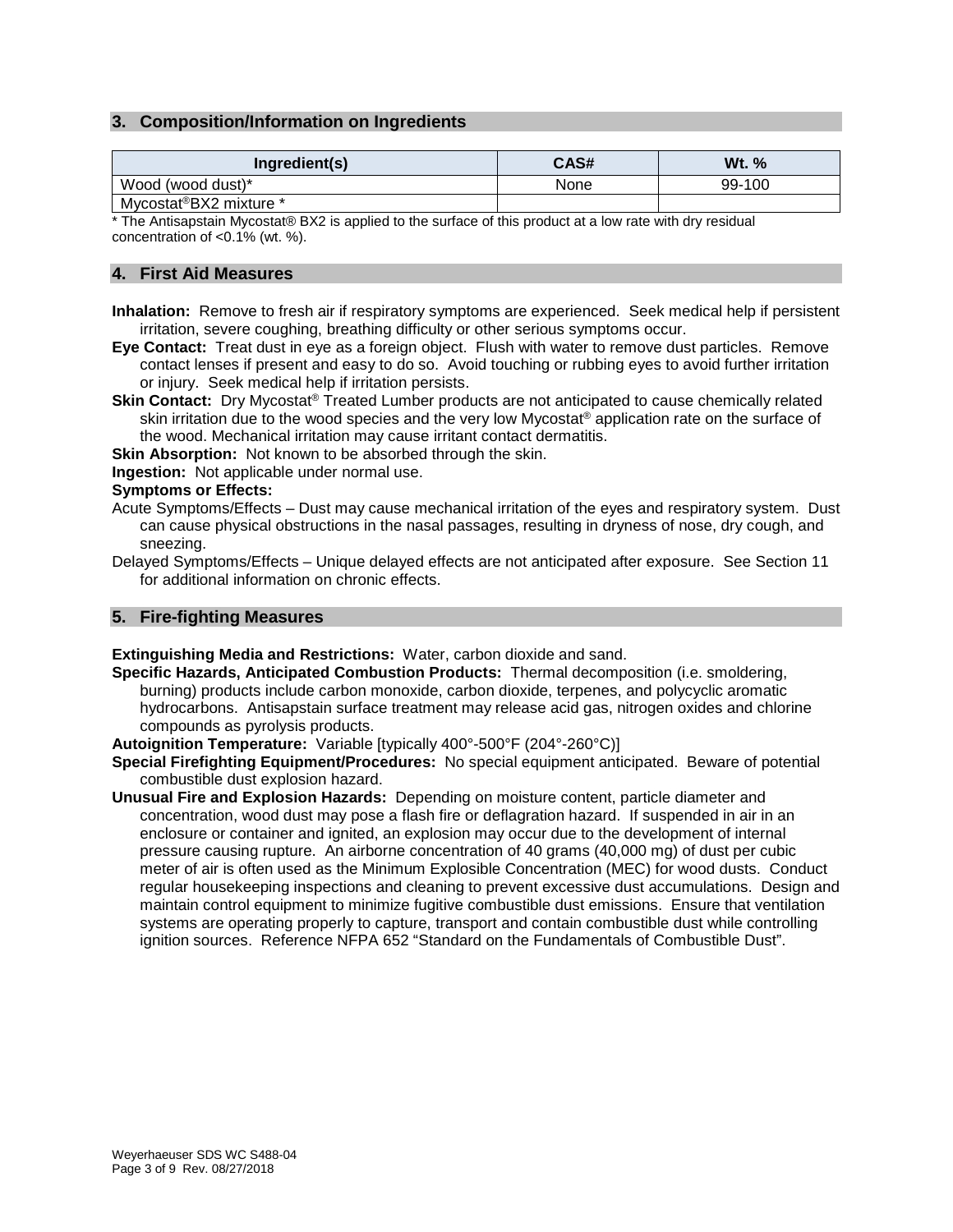#### **6. Accidental Release Measures**

**Steps to be taken in case Material Is Released or Spilled:** Sweep or vacuum up for recovery and disposal. Avoid creating dusty conditions whenever feasible. Maintain good housekeeping to avoid accumulation of product dust on exposed surfaces. Use approved filtering facepiece respirator ("dust mask") and goggles where ventilation is not possible and exposure limits may be exceeded or for additional worker comfort.

#### **7. Handling and Storage**

**Precautions to be taken in Handling and Storage:** Dried product dust may pose a combustible dust hazard. Keep away from ignition sources. Avoid eye contact. Avoid prolonged or repeated contact with skin. Avoid prolonged or repeated breathing of dust. Store in well-ventilated, cool, dry place away from open flame.

#### **8. Exposure Control Measures/Personal Protection**

#### **Exposure Limits/Guidelines:**

| Ingredient(s)                          | Agency       | <b>Exposure Limit(s)</b>                               | <b>Comments</b>                    |
|----------------------------------------|--------------|--------------------------------------------------------|------------------------------------|
| Wood (wood dust, softwood or hardwood) | <b>OSHA</b>  | PEL-TWA 15 mg/m <sup>3</sup><br>(see footnote A below) | Total Dust (PNOR)                  |
|                                        | <b>OSHA</b>  | PEL-TWA 5 mg/m <sup>3</sup><br>(see footnote A below)  | Respirable dust<br>fraction (PNOR) |
|                                        | <b>ACGIH</b> | TLV-TWA 1 mg/m <sup>3</sup>                            | Inhalable fraction                 |

<sup>A</sup> In AFL-CIO v OSHA, 965 F. 2d 962 (11th Cir. 1992), the Court overturned OSHA's 1989 Air Contaminants Rule, including the specific PEL's for wood dust that OSHA had established at that time. The 1989 vacated PEL's were: 5 mg/m<sup>3</sup> PEL-TWA and 10 mg/m<sup>3</sup> STEL (15 min), all softwood and hardwood except Western Red Cedar. Wood dust is now regulated by OSHA as "Particulates Not Otherwise Regulated" (PNOR), which is also referred to as "nuisance dust". However, some states have regulated wood dust PEL's in their state plans. Additionally, OSHA indicated that it may cite employers under the OSH Act general duty clause in appropriate circumstances.

#### **Ventilation:**

- LOCAL EXHAUST Provide local exhaust as needed so that exposure limits are met. Ventilation to control dust should be considered where potential explosive concentrations and ignition sources are present. The design and operation of any exhaust system should consider the possibility of explosive concentrations of product dust within the system. See "SPECIAL" section below. Use of tool mounted exhaust systems should also be considered, especially when working in enclosed areas.
- MECHANICAL (GENERAL) Provide general ventilation in processing and storage areas so that exposure limits are met.
- SPECIAL Ensure that exhaust ventilation and material transport systems involved in handling this product contain explosion relief vents or suppression systems designed and operated in accordance with applicable standards if the operating conditions justify their use.
- OTHER ENGINEERING CONTROLS Cutting and machining of product should preferably be done outdoors or with adequate ventilation & containment.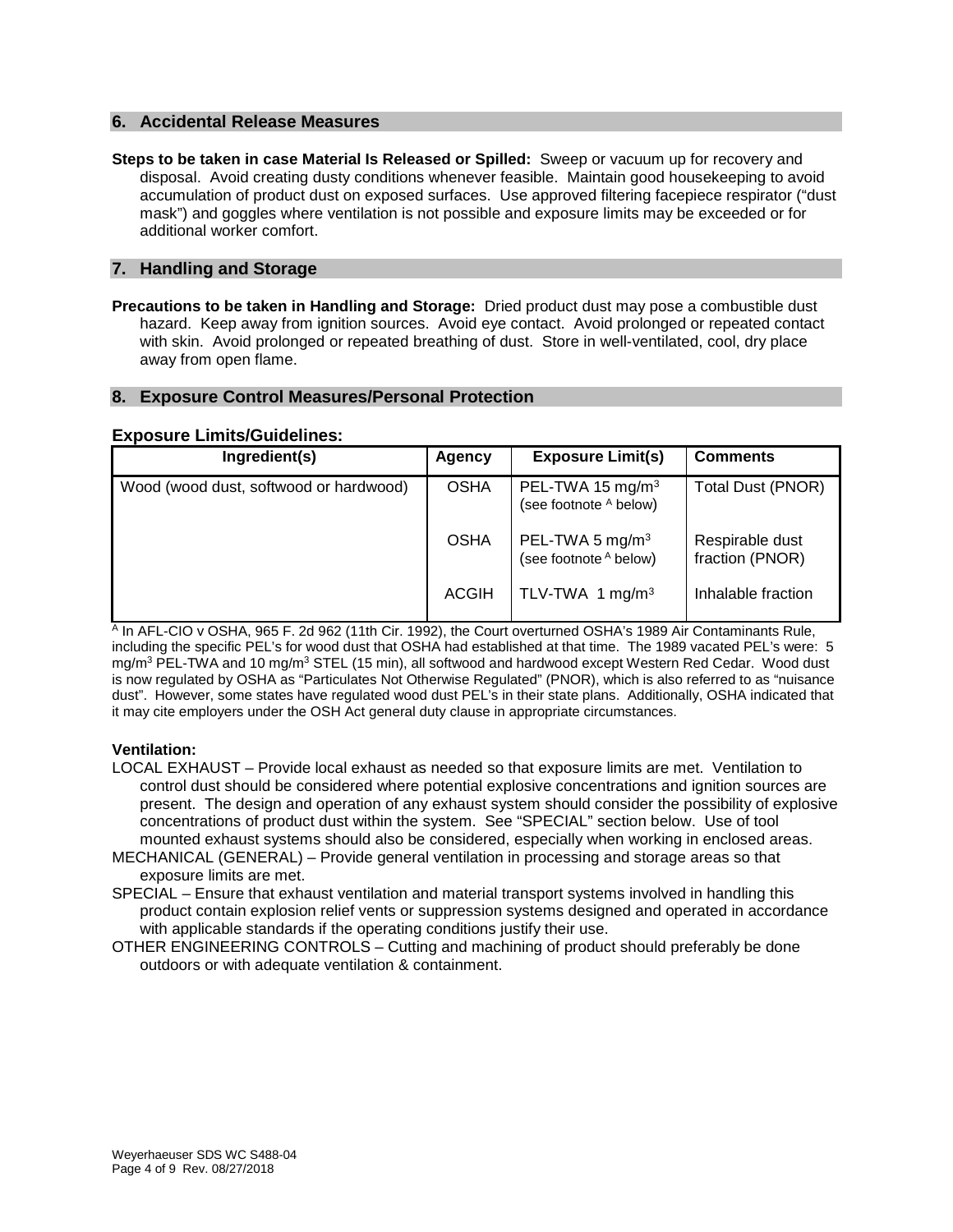#### **8. Exposure Control Measures/Personal Protection (cont'd.)**

#### **Personal Protective Equipment:**

RESPIRATORY PROTECTION – Use filtering face piece respirator ("dust mask") tested and approved under appropriate government standards such as NIOSH (US),CSA (Canada), CEN (EU), or JIS (Japan) where exposure limits may be exceeded or for additional worker comfort or symptom relief. Use respiratory protection in accordance with jurisdictional regulatory requirements similar to the OSHA respiratory protection standard 29CFR 1910.134 following a determination of risk from potential exposures.

- EYE PROTECTION Approved goggles or tight-fitting safety glasses are recommended when excessive exposures to dust may occur (e.g. during machining and clean up) and when eye irritation may occur.
- PROTECTIVE GLOVES Cloth, canvas, or leather gloves are recommended to prevent direct contact and to minimize potential slivers or mechanical irritation from handling product.
- NOTE: Impervious gloves are recommended, when handling freshly processed product before the mold inhibitor compounds are completely dry. In the production/treating phase, durable nitrile or butyl gloves are recommended.
- OTHER PROTECTIVE CLOTHING OR EQUIPMENT Outer garments which cover the arms may be desirable in extremely dusty areas or areas. Chemical resistant outerwear should be worn where the wood is still wet from surface treatment.
- WORK/HYGIENE PRACTICES Follow good hygienic and housekeeping practices. Clean up areas where wood dust settles to avoid excessive accumulation of this combustible material. Minimize compressed air blowdown or other practices that generate high airborne-dust concentrations.

#### **9. Physical/Chemical Properties**

| <b>Odor/Odor Threshold(s):</b>                  | <b>NAV</b>                                                |
|-------------------------------------------------|-----------------------------------------------------------|
| pH:                                             | <b>NAP</b>                                                |
| <b>Melting/Freezing Point:</b>                  | <b>NAP</b>                                                |
| Boiling Point (@ 760 mm Hg) and Range:          | <b>NAP</b>                                                |
| <b>Flash Point:</b>                             | <b>NAP</b>                                                |
| <b>Evaporation Rate:</b>                        | <b>NAP</b>                                                |
| <b>Flammability:</b>                            | <b>NAV</b>                                                |
| <b>Lower/Upper Explosive Limits:</b>            | 40,000 mg of dust per cubic meter of air is often used as |
|                                                 | the LEL for wood dusts.                                   |
| Vapor Pressure (mm Hg):                         | <b>NAP</b>                                                |
| Vapor Density (air = 1; 1 atm):                 | <b>NAP</b>                                                |
| <b>Relative Density:</b>                        | <b>NAP</b>                                                |
| Solubility:                                     | < 0.1                                                     |
| <b>Partition Coefficient (n-octanol/water):</b> | <b>NAP</b>                                                |
| <b>Autoignition Temperature:</b>                | Variable [typically 400°-500°F (204°-260°C)]              |
| <b>Decomposition Temperature:</b>               | <b>NAV</b>                                                |
| <b>Viscosity:</b>                               | <b>NAP</b>                                                |
| <b>Other Properties:</b>                        | <b>NAP</b>                                                |

**Appearance:** Color and odor depend on the wood species and time since wood was surface treated. The product may have a faint wood odor having a color of the southern pine used.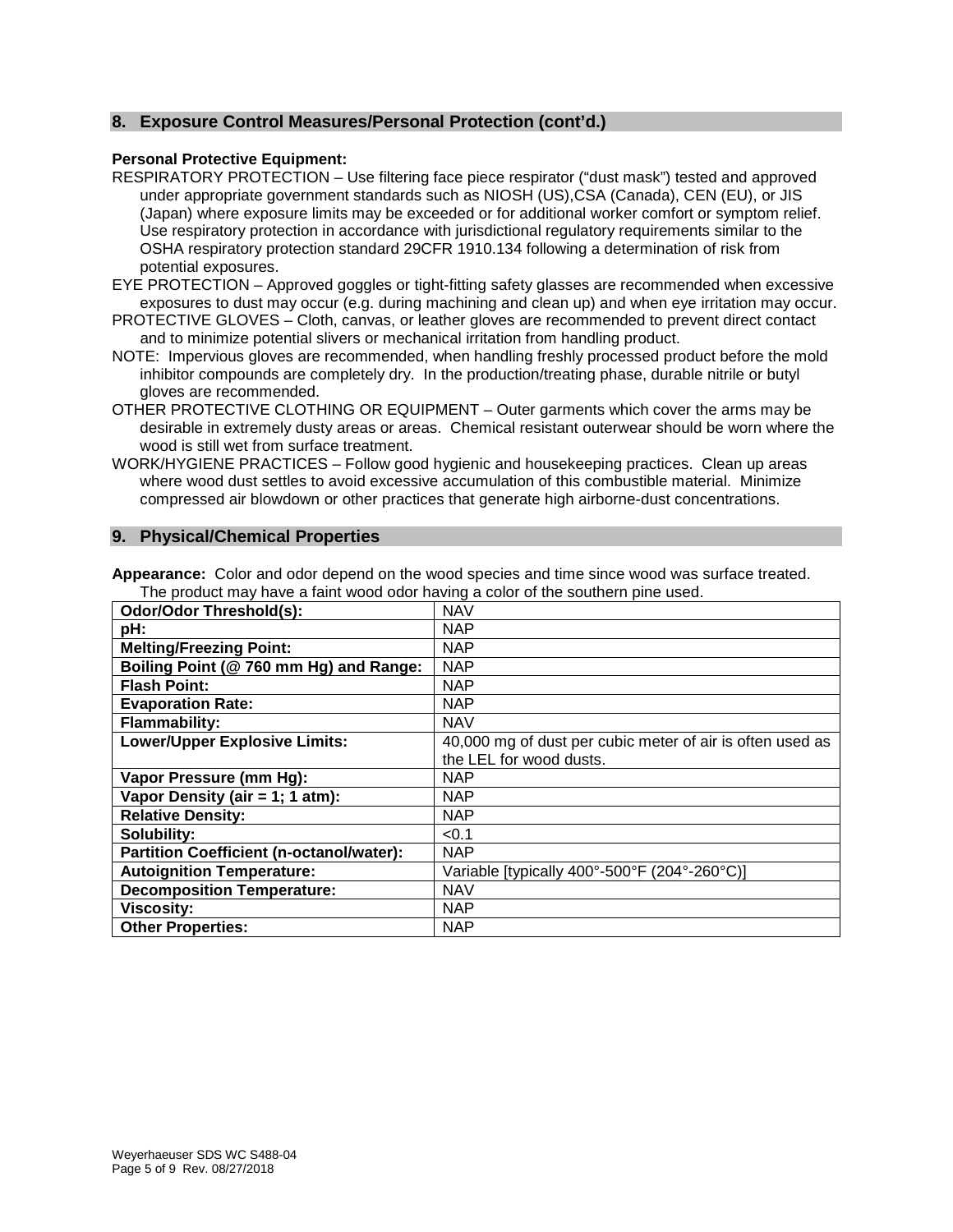#### **10. Stability and Reactivity**

**Reactivity:** NAP

**Hazardous Polymerization:** 口 May occur 図 Will not occur<br>Stability: 口 Unstable **図** Stable

**B** Unstable

**Conditions to Avoid:** Avoid open flame. Product may ignite at temperatures in excess of 400°F (204°C).

**Incompatibility (Materials to Avoid):** Avoid contact with oxidizing agents and drying oils.

**Hazardous Decomposition or By-Products:** Natural decomposition of organic materials such as wood may produce toxic gases and an oxygen deficient atmosphere in enclosed or poorly ventilated areas. Spontaneous and rapid hazardous decomposition will not occur.

**Sensitivity to Static Discharge:** Airborne product dust may be ignited by a static discharge depending on airborne concentrations, particle size and moisture content.

#### **11. Toxicological Information**

#### **Likely Route(s) of Exposure:**

- **Indestion:**
- **Exi** Skin: Dust
- **EX** Inhalation: Dust
- Eye:Dust

#### **Signs and Symptoms of Exposure:**

- **Wood Dust - NTP:** According to its Report on Carcinogens, Fourteenth Edition, NTP states, "Wood dust is known to be a human carcinogen based on sufficient evidence of carcinogenicity from studies in humans". An association between wood dust exposure and cancer of the nasal cavity has been observed in case reports, cohort studies, and case-control studies that specifically addressed nasal cancer. Associations with cancer of the nasal cavities and paranasal sinuses were observed both in studies of people whose occupations are associated with wood dust exposure and in studies that directly estimated wood dust exposure. This classification is based primarily on increased risk in the occurrence of adenocarcinomas of the nasal cavities and paranasal sinuses associated with exposure to wood dust. The evaluation did not find sufficient evidence to associate cancers of the oropharynx, hypopharynx, lung, lymphatic and hematopoietic systems, stomach, colon or rectum with exposure to wood dust. There is inadequate evidence for the carcinogenicity of wood dust from studies in experimental animals according to NTP.
- **Wood Dust: IARC – Group 1:** Carcinogenic to humans; sufficient evidence of carcinogenicity. This classification is primarily based on studies showing an association between occupational exposure to wood dust and adenocarcinoma to the nasal cavities and paranasal sinuses. IARC did not find sufficient evidence of an association between occupational exposure to wood dust and cancers of the oropharynx, hypopharynx, lung, lymphatic and hematopoietic systems, stomach, colon or rectum.
	-
- **Carcinogenicity Listing(s):**<br>**× NTP:** 
	- **冈** NTP: Wood dust, Known Human Carcinogen.<br> **冈** IARC Monographs: Wood dust, Group 1 Carcinogenic to H Wood dust, Group 1 - Carcinogenic to Humans.
	- **D** OSHA Regulated:
- **Toxicity Data:** No specific information available for product in purchased form. Individual component information is listed below.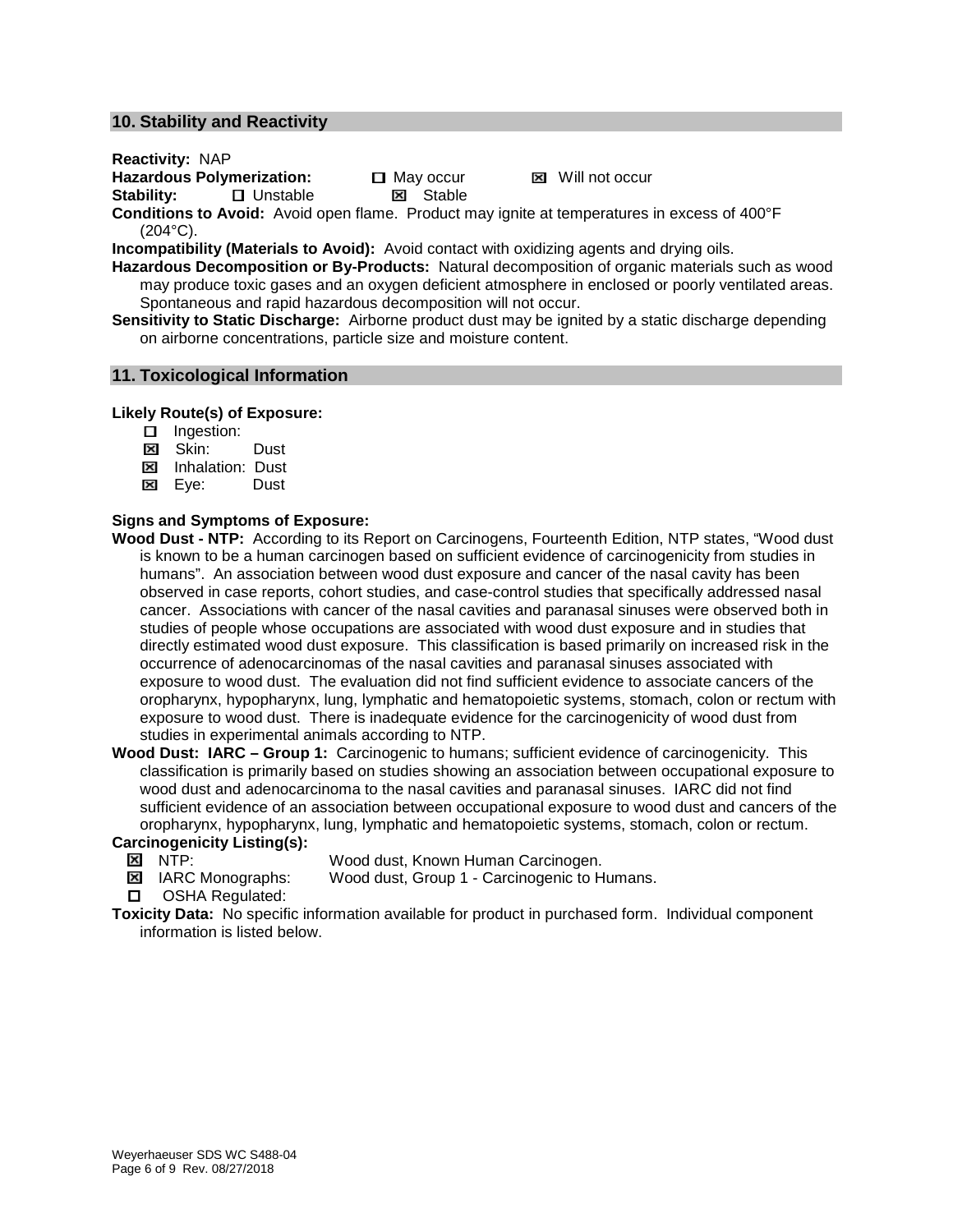## **11. Toxicological Information (cont'd.)**

#### **Components:**

Wood dust (softwood or hardwood)

Dusts generated from sawing, sanding or machining the product may cause respiratory irritation, nasal dryness and irritation, coughing and sinusitis. NTP and IARC (Group 1) classify wood dust as a human carcinogen. See Section 2 above.

Mycostat® BX2 - Note: Residual Mycostat® is present in dilute quantities of <0.1% total weight on the surface of this product. Toxicity data for the final treated product is unavailable. The following data is for individual constituents in Mycostat® BX2 as applied:

Propiconazole: Oral LD<sub>50</sub> (rat) - 660 mg/kg; Dermal LD<sub>50</sub> (rat) - > 2,000 mg/kg; Inhalation LC<sub>50</sub> (rat) - 5.27 mg/L (4-hr)

Disodium tetraborate pentahydrate (borax): Oral LD<sub>50</sub> (rat) - >3200 mg/kg

**Target Organs:** Eyes, skin, and respiratory system.

**Note:** Weyerhaeuser evaluated the studies referenced in the ACGIH® TLV® Documentation for Wood Dust and others which included potential allergenic references for wood species which may cause skin or respiratory sensitization. There are a limited number of studies of highly variable consistency which reference sensitization from some species of wood. When the total weight of evidence is considered this product is considered to be an eye, skin and respiratory irritant and not a respiratory or skin sensitizer according to health hazard classification criteria.

#### **12. Ecological Information**

**Ecotoxicity:** NAV for finished product. Propiconazole: Brown trout- 96h  $LC_{50}$ = 1.2 mg/l. **Biopersistance and Degradability:** The wood in this product would be expected to be biodegradable. **Bioaccumulation:** NAV **Soil Mobility:** NAV **Other Adverse Effects:** NAP

#### **13. Disposal Considerations**

**Waste Disposal Method:** Dry land disposal or incineration is acceptable in most areas. It is, however, the user's responsibility to determine at the time of disposal whether your waste meets any jurisdictional criteria. Note that product dust may pose a combustible dust hazard.

#### **14. Transport Information**

**Mode:** (air, land, water) Not regulated as a hazardous material by the U.S. Department of Transportation. Not listed as a hazardous material in Canadian Transportation of Dangerous Goods (TDG) regulations. Not regulated as a hazardous material by IMDG or IATA regulations concerning the transport of hazardous materials.

| <b>UN Proper Shipping Name:</b>      | <b>NAP</b> |
|--------------------------------------|------------|
| <b>UN/NA ID Number:</b>              | <b>NAP</b> |
| <b>Hazard Class:</b>                 | <b>NAP</b> |
| <b>Packing Group:</b>                | <b>NAP</b> |
| <b>Environmental Hazards (Marine</b> | <b>NAP</b> |
| Pollutant):                          |            |
| <b>Special Precautions</b>           | <b>NAP</b> |
|                                      |            |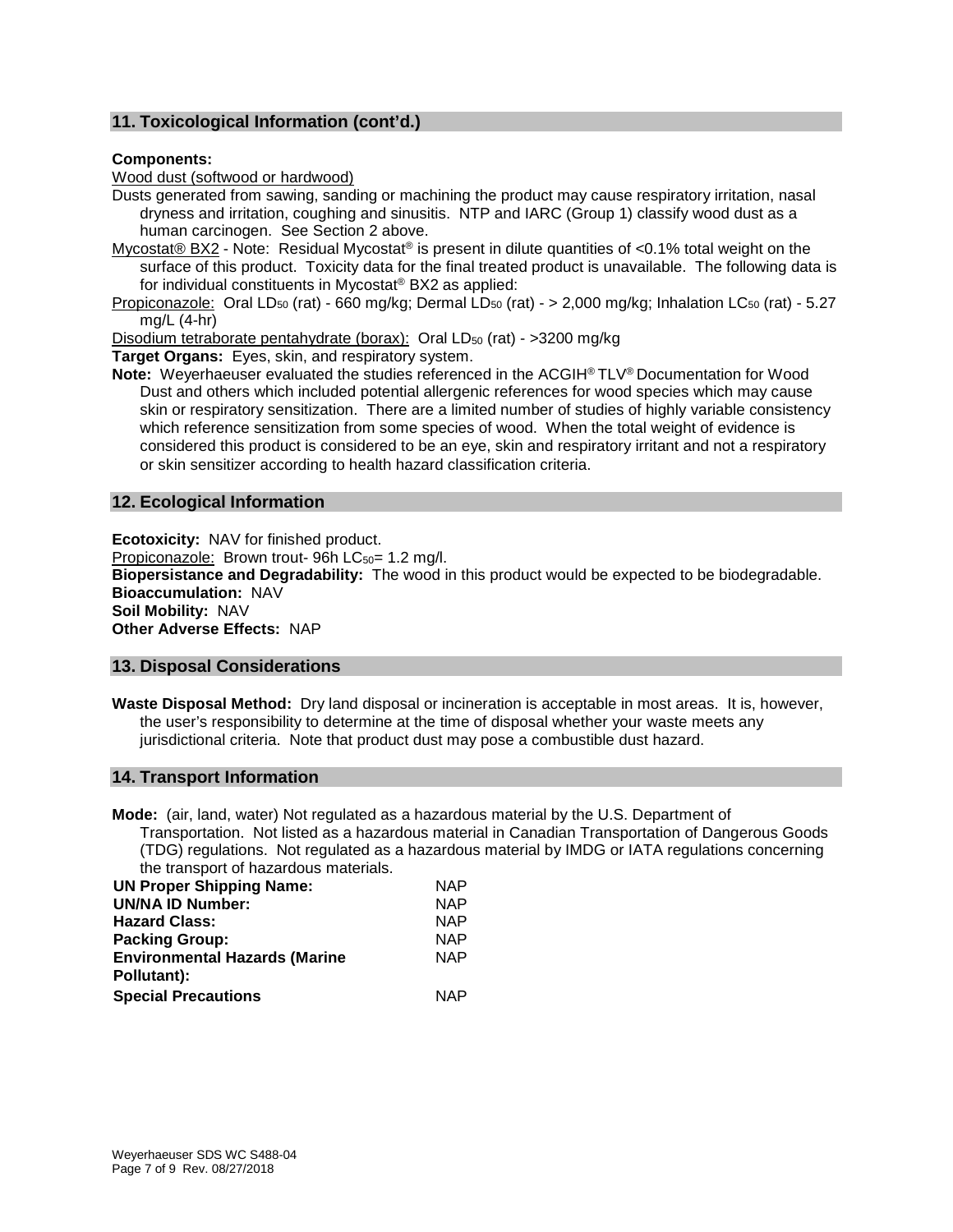#### **15. Regulatory Information**

**TSCA:** All ingredients of Mycostat® BX2 are on the TSCA inventory or exempt. **CERCLA:** NAP

**DSL:** All ingredients of Mycostat<sup>®</sup> BX2 are on the DSL inventory or exempt.

**OSHA:** Wood products are not hazardous under the criteria of the federal OSHA Hazard Communication Standard 29 CFR 1910.1200. However, dust generated by sawing, sanding or machining activities is considered hazardous.

#### **STATE RIGHT-TO-KNOW:**

California Proposition 65 –

**WARNING**: This product can expose you to chemicals including wood dust which are known to the State of California to cause cancer, and methanol, which are known to the State of California to cause birth defects or other reproductive harm. Drilling, sawing, sanding or machining wood products can expose you to wood dust. Avoid inhaling wood dust or use a dust mask or other safeguards for personal protection. For more information go to [www.P65Warnings.ca.gov](http://www.p65warnings.ca.gov/) and [www.P65Warnings.ca.gov/wood.](http://www.p65warnings.ca.gov/wood) New Jersey – When cut or otherwise machined, the product may emit wood dust. Wood dust and

propiconazole are listed on New Jersey's - Hazardous Substance List.

Pennsylvania – When cut or otherwise machined, the product may emit wood dust. Wood dust appears on Pennsylvania's Appendix A – Hazardous Substance List.

**SARA 313 Information:** This product does not contain any chemical ingredient (s) that exceed the de minimis reporting levels established by SARA Title III, section 313 and 40 CFR section 372.

**SARA 311/312 Hazard Category:** This product has been reviewed according to the EPA "Hazard Categories" promulgated under SARA Title III Sections 311 and 312 and is considered, under

applicable definitions, to meet the following categories: An immediate (acute) health hazard Yes

| An immediale (acule) nealth nazard | 1 e S |
|------------------------------------|-------|
| A delayed (chronic) health hazard  | Yes   |
| A corrosive hazard                 | N٥    |
| A fire hazard                      | N٥    |
| A reactivity hazard                | N٥    |
| A sudden release hazard            | N٥    |

**FDA:** Not intended for use as a food additive or indirect food contact item.

**WHMIS Classification:** Wood and products made from wood are exempt from WHMIS per the Hazardous Products Act (HPA). However, wood dust released during the use or modifications of wood products may be hazardous. See Section 2 for health and combustible dust hazard information.

#### **16. Other Information**

**Date Prepared:** 02/13/2012 **Date Revised:** 08/27/2018 **Prepared By:** Weyerhaeuser Company Health, and Safety. **Weyerhaeuser SDS available on:**

<http://www.wy.com/sustainability/environment/product-stewardship/safety-data-sheets/>

**User's Responsibility**: The information contained in this Safety Data Sheet is based on the experience of occupational health and safety professionals and comes from sources believed to be accurate or otherwise technically correct. It is the user's responsibility to determine if the product is suitable for its proposed application(s) and to follow necessary safety precautions. The user has the responsibility to ensure that the most current SDS is used.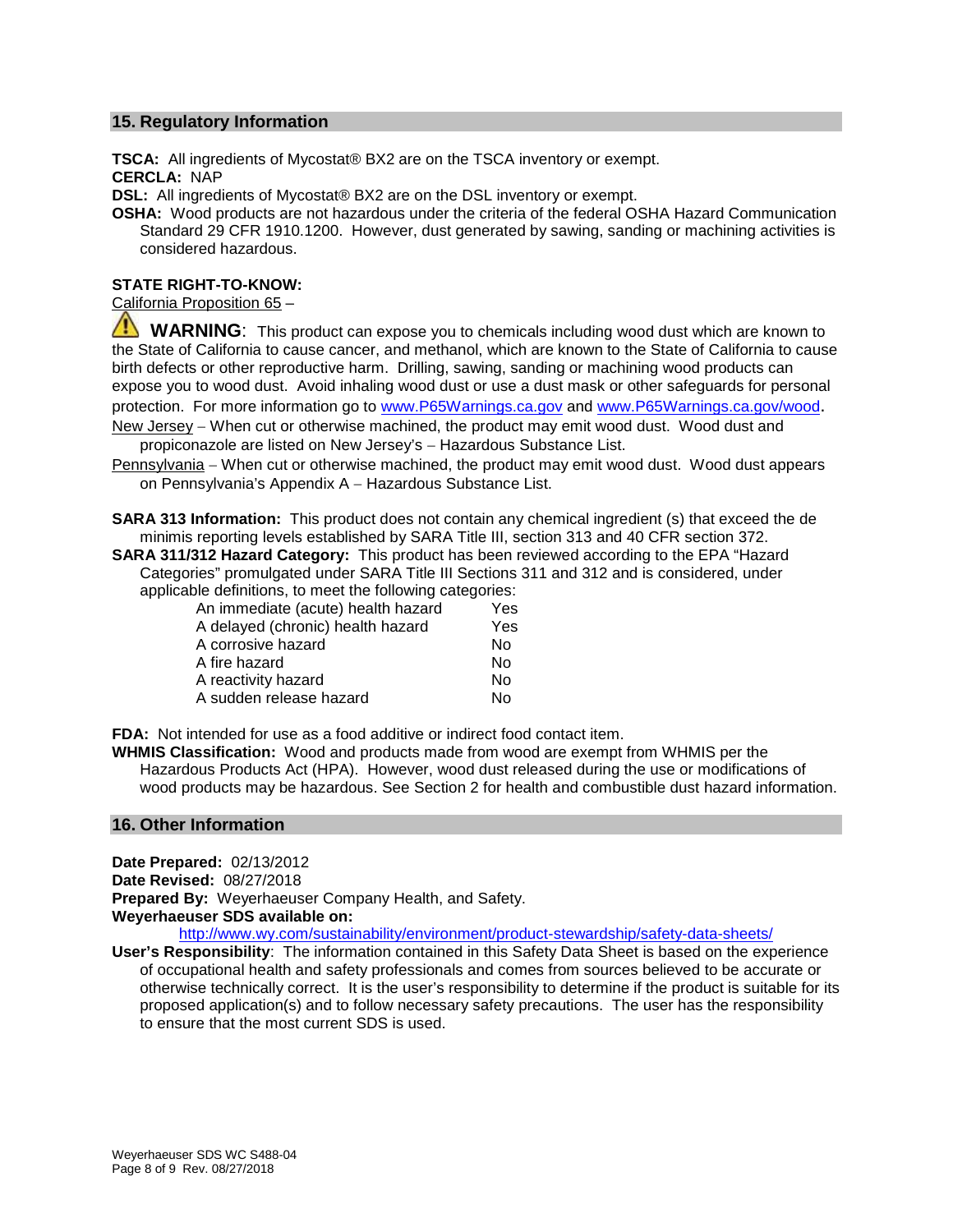# **16. Other Information (cont'd.)**

# **Definition of Common Terms:**

| ACGIH <sup>®</sup> | $=$ | American Conference of Governmental Industrial Hygienists                                                                       |
|--------------------|-----|---------------------------------------------------------------------------------------------------------------------------------|
| C.                 | $=$ | <b>Ceiling Limit</b>                                                                                                            |
| CAS#               | $=$ | <b>Chemical Abstracts System Number</b>                                                                                         |
| DOT                | $=$ | U. S. Department of Transportation                                                                                              |
| <b>DSL</b>         | $=$ | Domestic Substance List                                                                                                         |
| EC#                | $=$ | Identifying Number Assigned to Chemicals Contained in the European Inventory of<br><b>Existing Chemical Substances (EINECS)</b> |
| $EC_{50}$          | $=$ | Effective Concentration That Inhibits the Endpoint to 50% of Control Population                                                 |
| <b>EPA</b>         | $=$ | U.S. Environmental Protection Agency                                                                                            |
| <b>GHS</b>         | $=$ | Globally Harmonized System of Classification and Labelling of Chemicals                                                         |
| <b>HMIS</b>        | $=$ | (Canada) Hazardous Materials Identification System                                                                              |
| <b>HNOC</b>        | $=$ | Hazards Not Otherwise Classified                                                                                                |
| <b>IARC</b>        | $=$ | International Agency for Research on Cancer                                                                                     |
| IATA               | $=$ | International Air Transport Association                                                                                         |
| <b>IMDG</b>        | $=$ | <b>International Maritime Dangerous Goods</b>                                                                                   |
| $LC_{50}$          | $=$ | Concentration in Air Resulting in Death To 50% of Experimental Animals                                                          |
| <b>LCLo</b>        | $=$ | Lowest Concentration in Air Resulting in Death                                                                                  |
| $LD_{50}$          | $=$ | Administered Dose Resulting in Death to 50% of Experimental Animals                                                             |
| LDLo               | $=$ | Lowest Dose Resulting in Death                                                                                                  |
| LEL                | $=$ | Lower Explosive Limit                                                                                                           |
| <b>LFL</b>         | $=$ | Lower Flammable Limit                                                                                                           |
| <b>MSHA</b>        | $=$ | Mine Safety and Health Administration                                                                                           |
| <b>NAP</b>         | $=$ | Not Applicable                                                                                                                  |
| <b>NAV</b>         | $=$ | Not Available                                                                                                                   |
| <b>NIOSH</b>       | $=$ | National Institute for Occupational Safety and Health                                                                           |
| <b>NFPA</b>        | $=$ | <b>National Fire Protection Association</b>                                                                                     |
| <b>NPRI</b>        | $=$ | (Canada) National Pollution Release Inventory                                                                                   |
| <b>NTP</b>         | $=$ | National Toxicology Program                                                                                                     |
| <b>OSHA</b>        | $=$ | Occupational Safety and Health Administration                                                                                   |
| <b>PEL</b>         | $=$ | Permissible Exposure Limit                                                                                                      |
| <b>PNOR</b>        | $=$ | Particulate Not Otherwise Regulated                                                                                             |
| <b>PNOS</b>        | $=$ | Particulate Not Otherwise Specified                                                                                             |
| <b>RCRA</b>        | $=$ | <b>Resource Conservation and Recovery Act</b>                                                                                   |
| <b>STEL</b>        | $=$ | Short-Term Exposure Limit (15 minutes)                                                                                          |
| <b>STP</b>         | $=$ | <b>Standard Temperature and Pressure</b>                                                                                        |
| <b>TCLo</b>        | $=$ | Lowest Concentration in Air Resulting in a Toxic Effect                                                                         |
| <b>TDG</b>         | $=$ | (Canada) Transportation of Dangerous Goods                                                                                      |
| <b>TDLo</b>        | $=$ | Lowest Dose Resulting In a Toxic Effect                                                                                         |
| <b>TLV</b>         | $=$ | <b>Threshold Limit Value</b>                                                                                                    |
| <b>TSCA</b>        | $=$ | <b>Toxic Substance Control Act</b>                                                                                              |
| <b>TWA</b>         | $=$ | Time-Weighted Average (8 hours)                                                                                                 |
| <b>UFL</b>         | $=$ | Upper Flammable Limit                                                                                                           |
| <b>WHMIS</b>       | $=$ | (Canada) Workplace Hazardous Materials Information System                                                                       |